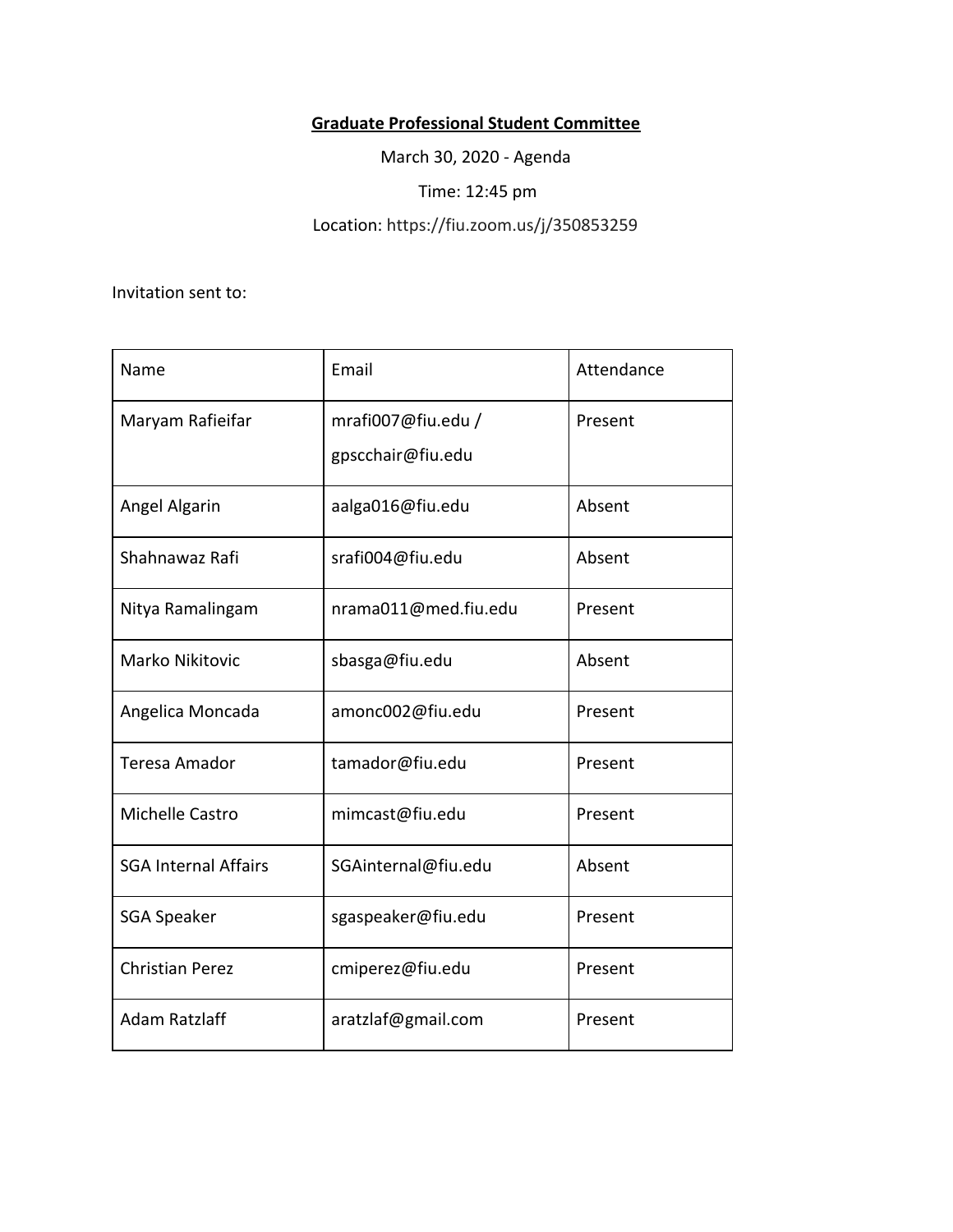For this meeting we addressed the following points:

- 1. Discuss the Green School Graduate Council Proposal
	- a. Invited guest Adam Ratzlaff (supporting documents on email from March 23) introduces the proposed council
	- b. Discussion on views on the proposal
	- c. Figure out how the Med and Bar associations came to be
	- d. Speaker Nivia comments on how this is not applicable to most students so being an Council is not viable
	- e. Michelle Work with GPSC for event funding, red tape is also an issue with CSO (3 weeks prior for having a guest speaker), partnering with GPSC to see what can be provided. Reviewing SOP to add more funding options.
	- f. Susannah they went to CSO first but the administration did not follow up. Michelle will do the follow up on their applications.
	- g.
- 2. GAB meeting (Mar-26) minutes
	- a. Claudia is working on implementing two ideas to keep grad students engaged:
		- i. UGS will be offering online meditation sessions through Zoom and advice from meditation experts on how to deal with isolation. To be done next week. The email will ask students who have something to teach others like Zumba, salsa, etc. if they can donate an hour of their time to do this.
		- ii. Hold a photo contest: "funny/original pictures by grad students on what they are doing to cope with stress". Award prices based on "people's choice" based on the one with most likes. It could be something related to April fools'.
	- b. Dr. Webster talked with CAPS to see what more they can do to reach grad students during this time.
	- c. Dr. Kos wants to publish on the UGS website the names and abstracts for posters that were going to be presented at GSAW so they can get recognition/ acknowledgements.
	- d. Dr. Kos Summer A and C classes will be fully online. Summer B is pending
	- e. Next GAB meeting is April 9.
- 3. SOP amendments proposed by Michaela Mills